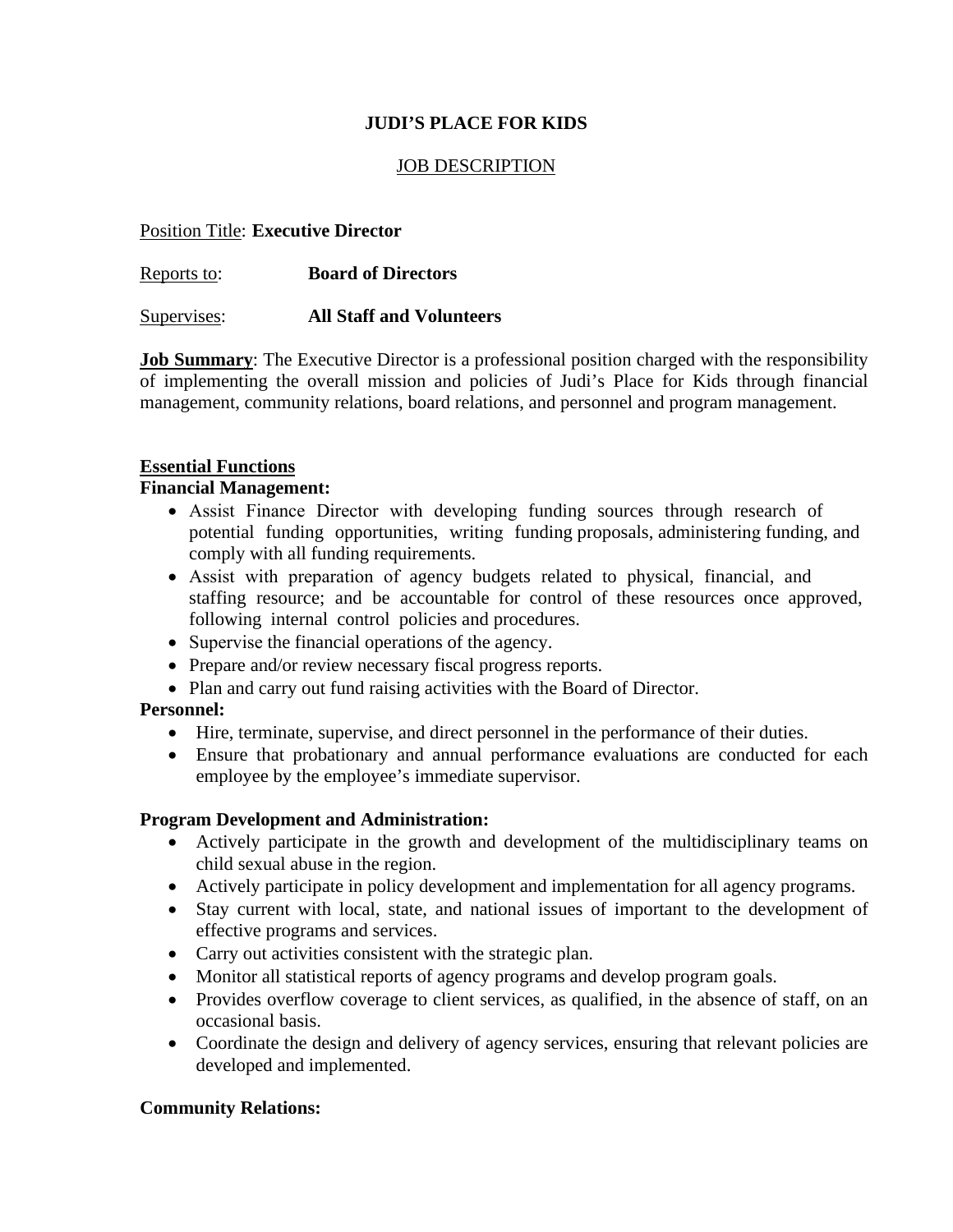- Disseminate information to the community and agencies regarding the mission and activities of the agency through public relations programs, personal contact and written materials.
- Develop and maintain effective multidisciplinary team relationships, particularly with agency heads.
- Develop and maintain effective relationships with other professional and social service groups in the community.
- Serve as a professional representative of the agency to the community and related agencies.

### **Board Relations:**

- Maintain a productive working relationship with the Board of Directors.
- Serve as staff to all committees of the Board of Directors.
- Report to the Board on a routine basis as to the agency's activities and finances.
- Recommend policies and policy revisions to the Board of Directors.
- Complete other duties as assigned by the Board of Directors.

## **Working Conditions/**

| <b>Environment:</b>          | Works in a clean, well-lit, temperature<br>controlled environment.                                                                                                                                                                            |
|------------------------------|-----------------------------------------------------------------------------------------------------------------------------------------------------------------------------------------------------------------------------------------------|
| <b>Tools/Equipment Used:</b> | Operate a photocopier, telephone, and fax<br>machine on a routine basis. Operate a security<br>system daily, and electronic recording<br>equipment infrequently. Routine use of<br>computers including email and cloud based<br>applications. |

## **Requirements/ Qualifications:**

- 1. Must possess a master's degree from an accredited college or university and three (3) years of experience in a Human services, management, or criminal justice field.
- 2. Must affirm a commitment to the welfare and protection of children.
- 3. Must complete application/ screening process.
- 4. Must sign authorization release forms for required criminal and other background checks.
- 5. Per 920 KAR 2:040, an employee of a children's advocacy center shall be at least twenty-one (21) years of age.
- 6. Per 920 KAR 2:040 an applicant for employment shall submit to a criminal records check in accordance with KRS 17.165 and a central registry check in accordance with 922 KAR 1:470 during the application process and every two (2) years thereafter while employed by the center.
- 7. Must read and sign personnel policies.